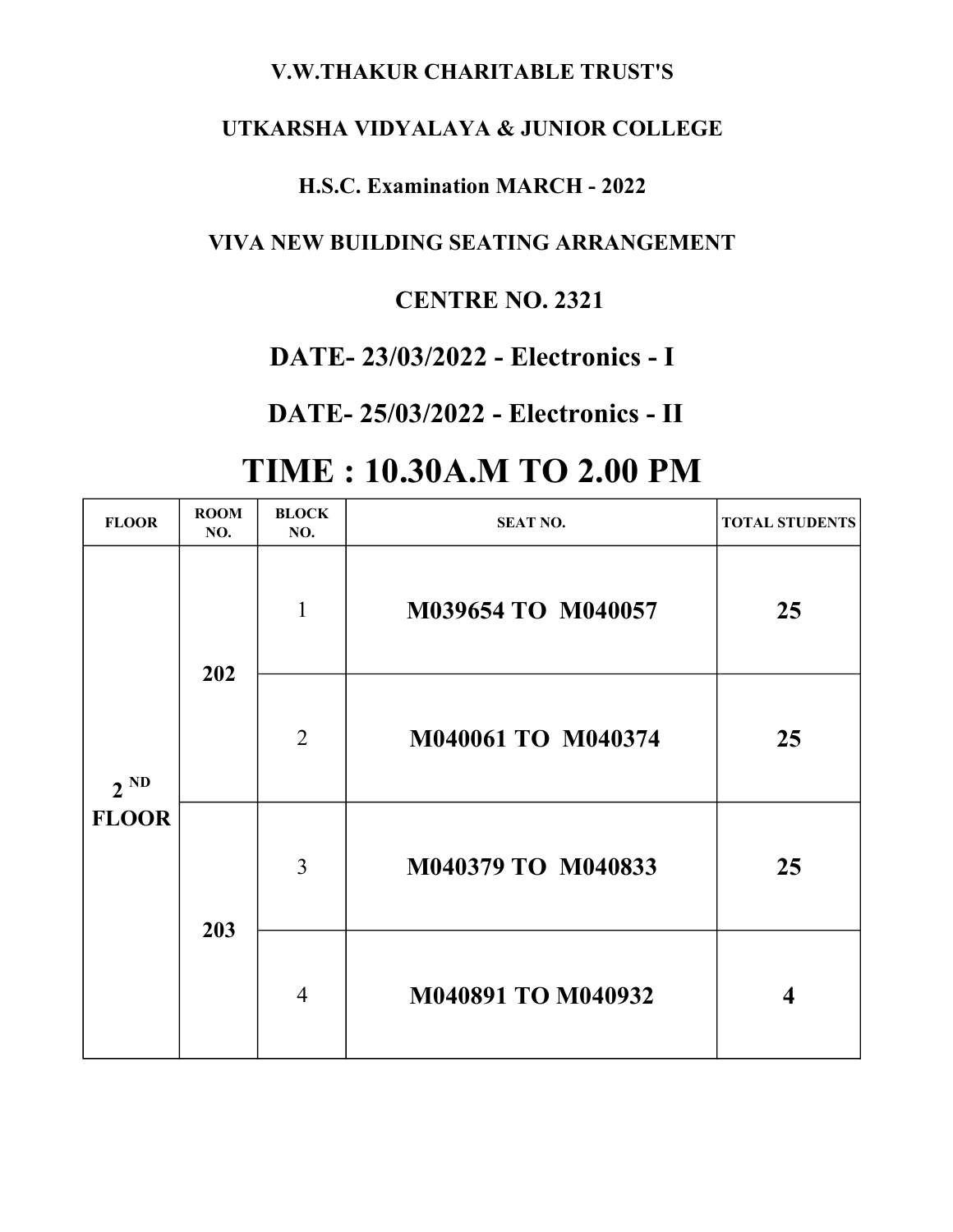# CENTRE NO. 2321 V.W.THAKUR CHARITABLE TRUST'S UTKARSHA VIDYALAYA & JUNIOR COLLEGE H.S.C. Examination MARCH - 2022 VIVA NEW BUILDING SEATING ARRANGEMENT

 DATE- 25/03/2022 - Computer Science - II DATE- 23/03/2022 - Computer Science - I

| <b>FLOOR</b>        | <b>ROOM</b><br>NO. | <b>BLOCK</b><br>NO.      | <b>SEAT NO.</b>    | <b>TOTAL STUDENTS</b> |
|---------------------|--------------------|--------------------------|--------------------|-----------------------|
| 2ND<br><b>FLOOR</b> | 204                | 5                        | M039629 TO M039733 | 25                    |
|                     |                    | 6                        | M039738 TO M039890 | 25                    |
|                     | 205                | $\overline{\mathcal{L}}$ | M039894 TO M040074 | 25                    |
|                     | 206                | 8                        | M040075 TO M040192 | 25                    |
|                     |                    | 9                        | M040193 TO M040354 | 25                    |
|                     | 207                | 10                       | M040355 TO M040502 | 25                    |
|                     |                    | 11                       | M040506 TO M040634 | 25                    |
|                     | 208                | 12                       | M040636 TO M040756 | 25                    |
|                     |                    | 13                       | M040759 TO M040852 | 25                    |
|                     | 209                | 14                       | M040855 TO M040950 | 19                    |

# TIME : 10.30A.M TO 2.00 PM